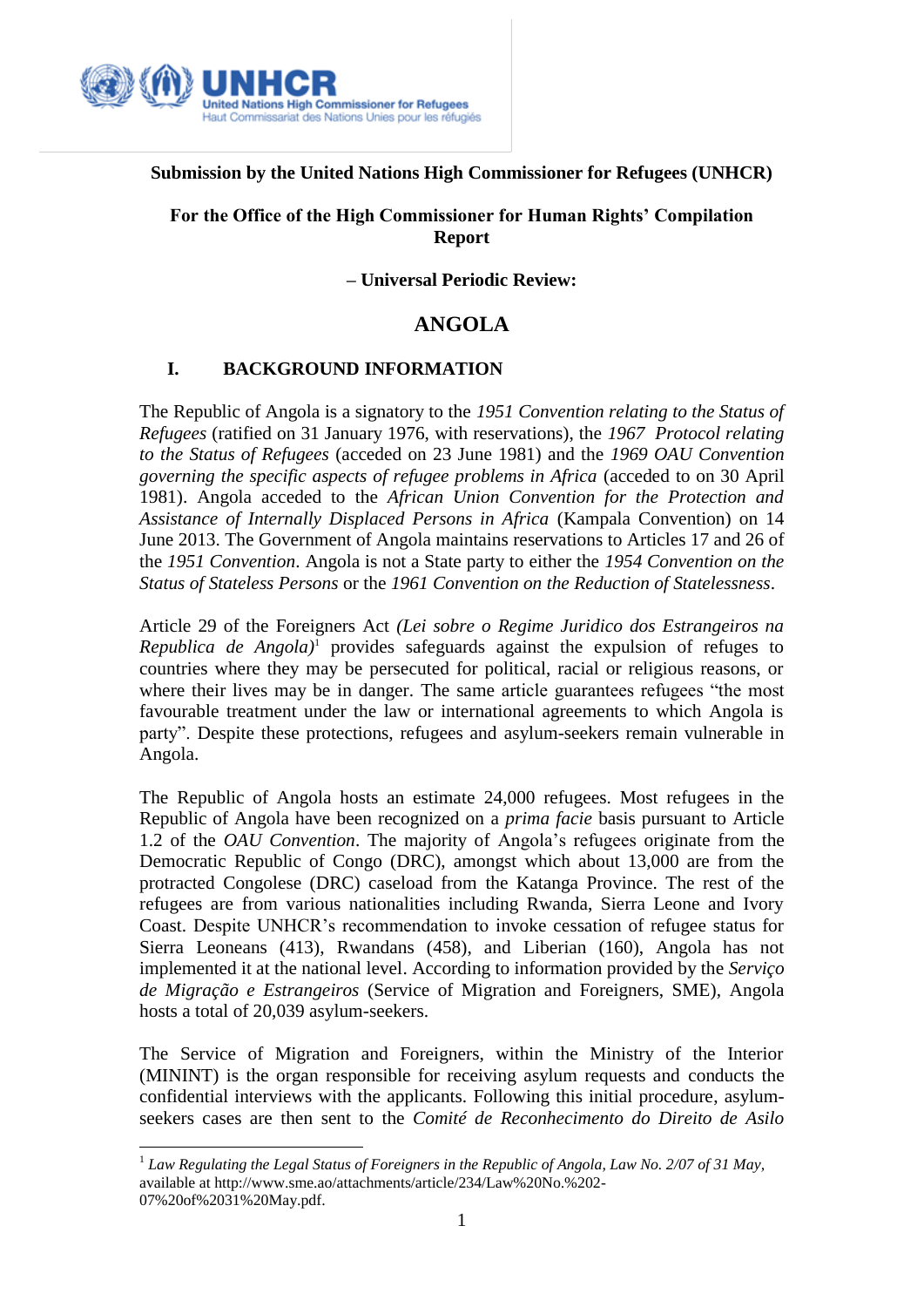(COREDA) for appreciation and decision. COREDA is an Inter-ministerial Committee composed of members of four different Ministries (Assistance and Social reintegration, Ministry of the Interior, Foreign Affairs and the Ministry of Justice) responsible for assessing asylum cases and conducting refugee status determination (RSD). UNHCR has observer status with CORDEA.

Angola has a domestic Law on Refugee Status, Law No 8/90 of May 26, (*Lei sobre o Estatuto do Refugiado*) which regulates the status of refugees and briefly describes the RSD process. Article 4 provides guarantees against *refoulement* and Article 20 prohibits the expulsion of refugees and asylum-seekers from Angola, except for reasons of public order. The Government of Angola formed an inter-ministerial committee to review Law 8/90 in February 2012. While UNHCR never officially received a copy of the draft law, UNHCR was able to present its comments to the committee that prepared it.

# **II. ACHIEVEMENTS AND POSITIVE DEVELOPMENTS**

UNHCR commends the Government and the people of the Republic of Angola for its commitment to comprehensive legal reform of the asylum system.

The Government of Angola should also be commended for setting special procedures that allow former Angolan refugees residing in the Republic of South Africa and Zambia to be issued civil documentation free of charge, including national passports, for the purpose of facilitating their local integration into their former asylum countries, following the cessation of their refugee status.

UNHCR commends the Government of Angola for having signed in September 2013 six important International instruments, including the *Convention against Torture and Other Cruel, Inhuman or Degrading Treatment or Punishment* and its *[Optional](http://treaties.un.org/Pages/ViewDetails.aspx?src=TREATY&mtdsg_no=IV-9-b&chapter=4&lang=en)  [Protocol,](http://treaties.un.org/Pages/ViewDetails.aspx?src=TREATY&mtdsg_no=IV-9-b&chapter=4&lang=en)* as well as the *International Convention on the Elimination of All Forms of Racial Discrimination* and the *Protocol to the International Covenant on Economic, Social and Cultural Rights.*

UNHCR welcomes the measures adopted by the Government of Angola to offer free birth registration for all Angolan children and free issuance of identification documents for adults, by way of a national campaign that will be carried out until 2016.

The Government of Angola should also be commended for the improvement in the management of migration flows, more specifically at the Democratic of Congo borders within the Province of Lunda Norte. The agreements established with bordering provinces of the DRC are seen as a positive step as they avoid massive expulsion of migrant workers and reduce the risks of sexual and gender based violence.

# **III. KEY PROTECTION ISSUES AND RECOMMENDATIONS**

# **Issue 1: Reservations to the** *1951 Convention*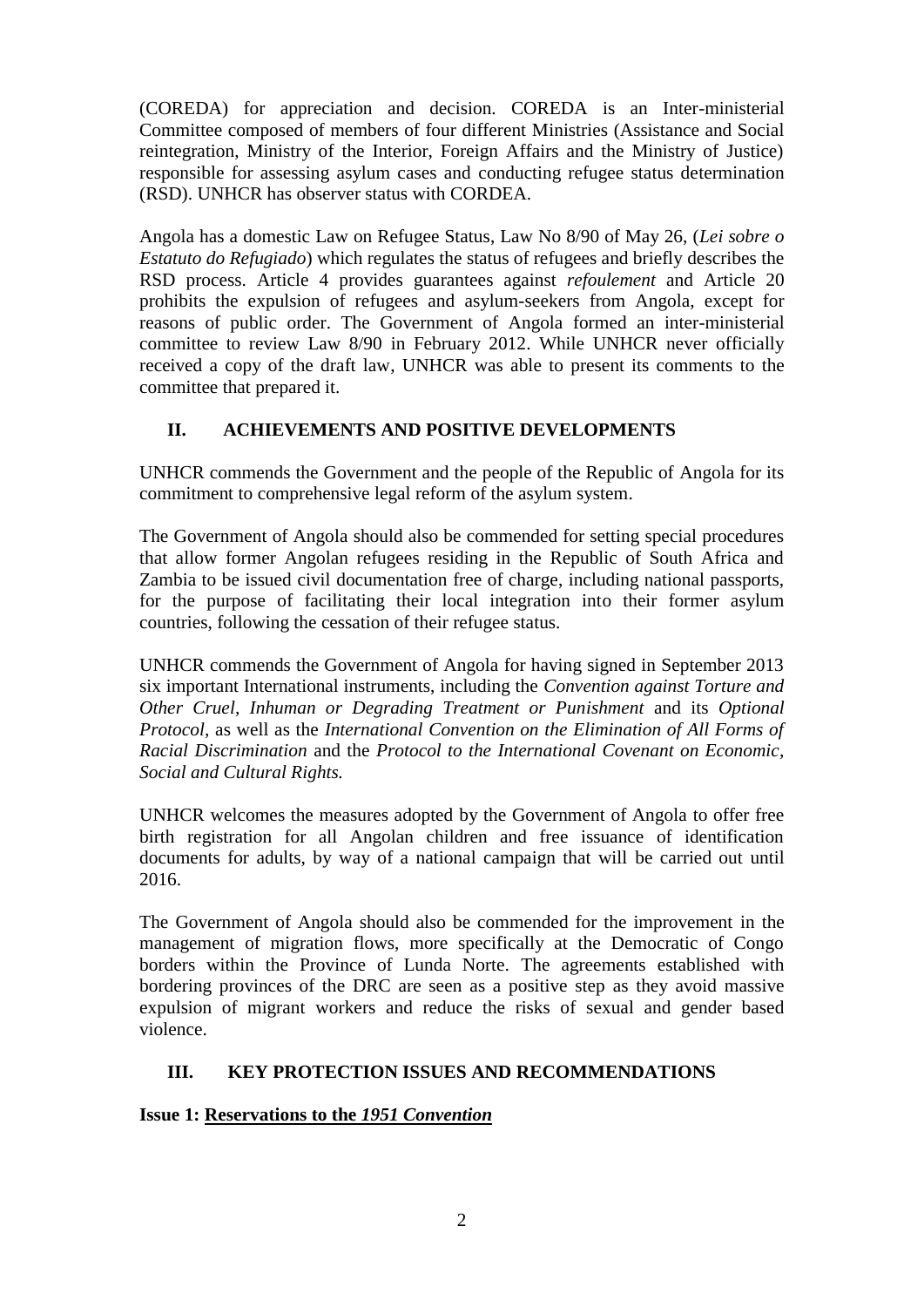The Government of Angola maintains reservations to Articles 7, 8, 9, 13, 15, 17, 18, 24 and 26 of the *1951 Convention*. The most significant of Angola's reservations are those to Articles 17(right to work) and 26(freedom of movement).

Through reservation to Article 26, the Republic of Angola reserves the right to prescribe, transfer or circumscribe the place of residence of certain refugees or groups of refugees, and to restrict their freedom of movement, whenever considerations of national or international order make it advisable to do so. The limitation of freedom of movement for security reasons is also enshrined in Article 5 of the Foreigners Act and requires foreign citizens to obtain a permit in order to move to restricted areas.

In practice, while refugees and asylum-seekers are not under an obligatory encampment policy, this reservation means that refugees are prohibited from settling or having access to areas of particular economic interest, such as the diamond mining areas. Freedom of movement could further be impeded by lack of documentation. Even for those asylum-seekers who have proper documents, the Immigration Department developed a practice of restricting their freedom of movement if they intend to travel to other provinces in Angola.

Despite reservations to Article 17 of the *1951 Convention,* pursuant to Article 8 of the Angolan Law on Refugee Status, refugees and asylum-seekers are entitled to engage in paid work. However, in practice, few refugees enjoy this right in the formal sector as the vast majority of employers do not accept refugee cards as a legal identity document

### **Recommendation:**

UNHCR recommends that the Government of Angola:

 Remove all reservations to the *1951 Convention* and amend or repeal all restrictions in domestic legislation which impinge upon the rights of asylumseekers and refugees, including the right to freedom of movement.

#### **Issue 2: Asylum legislation and procedure**

The revision of the Law on Refugee Status (Law 8/90) will determine the asylum framework in Angola for many years to come. While the inter-ministerial working group started its work in early 2012, a new draft Law on Refugee Status was only shared with UNHCR in May 2013. Thereafter, UNHCR formally submitted its comprehensive comments to the inter-ministerial working group. The final draft was informally shared with UNHCR in November 2013, ending the work of the interministerial working group. However, a number of important concerns raised by UNHCR have still not been addressed. It is therefore crucial that the drafters of the Asylum Bill agree to resume a dialogue with UNHCR, in order to discuss changes that are necessary to ensure the law complies with basic standards of international law.

Additionally, COREDA sessions were suspended by Ministerial directive immediately after the inter-ministerial committee was formed to review Law 8/90. COREDA only resumed activities in September 2013. This has severely impacted the number of backlogged asylum cases pending resolution.

#### **Recommendations:**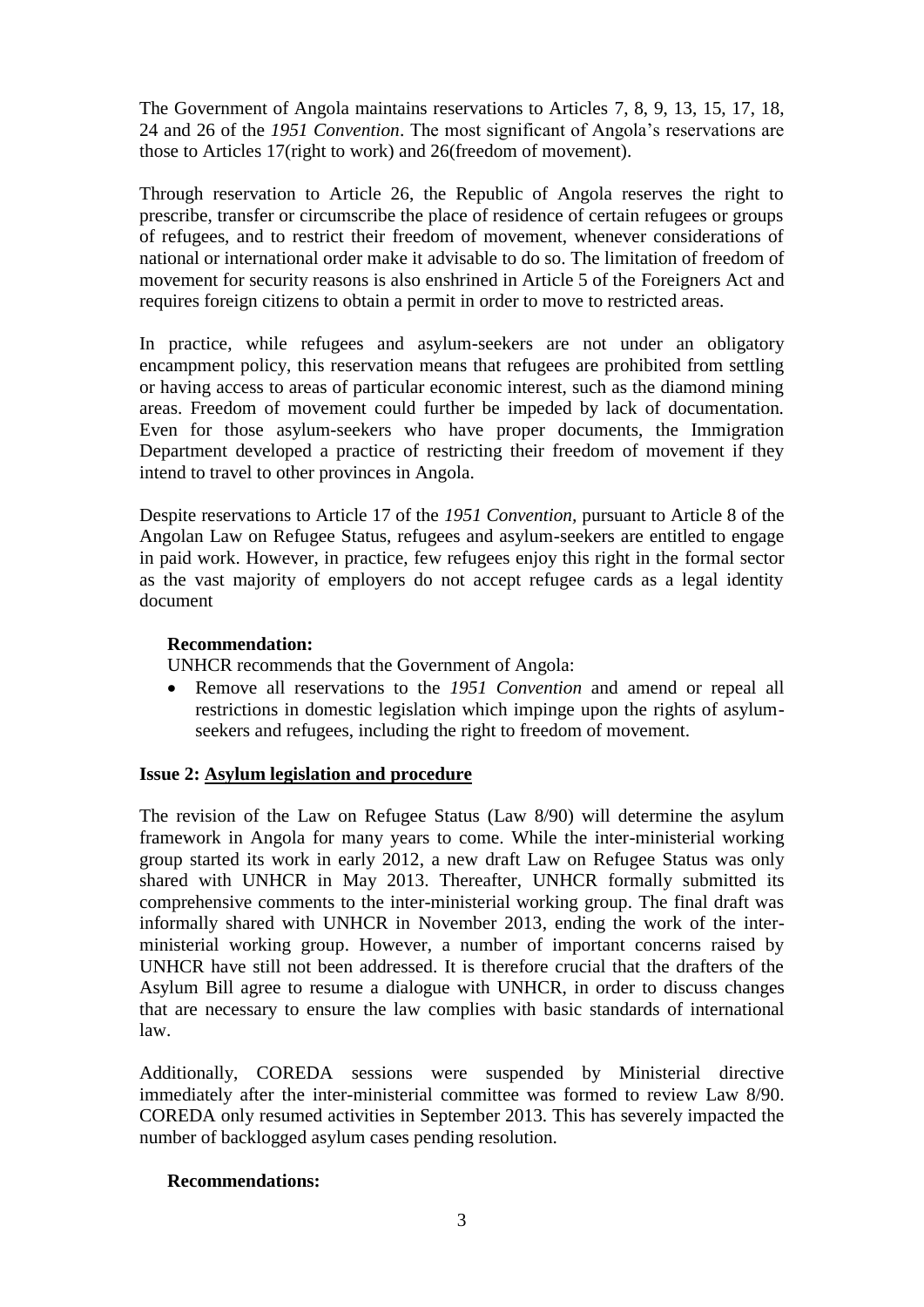UNHCR recommends that the Government of Angola:

- Resume consultations with UNHCR on the draft Law on Refugee Status, with the aim of ensuring that the future Asylum policy framework complies with standards of international law; and
- Commit all necessary resources to ensure that pending asylum cases are resolved in an accurate and timely manner.

#### **Issue 3: Detention of refugees and asylum-seekers**

The detention of foreigners has continued to be used as a means to deter irregular migration in Angola. Refugees and asylum-seekers are among those who have been arrested and detained, under suspicion of irregular migration. Foreigners who do not fulfill the conditions for entry into the country, as set out in the Foreigners Act*,* such as the obligation to have a valid passport with a visa and a yellow fever vaccination, are detained in the Temporary Stay Center at the airport. Those detained in this centre are usually deported from the country on the next available flight, creating a high risk of *refoulement* for those among them who may be in need of international protection. Persons detained in the Detention Centre for Illegal Immigrants in Viana have reported harsh conditions, such as the lack of sufficient water supply as well as poor diet. They have also stated that they have been denied contact with the outside world, including legal assistance. 2

UNHCR noted improvements in the access to detention centers for migrants in 2012 and, in 2013, an agreement was reached with the Service for Migration and Foreigners (SME) for UNHCR to have regular access to detention centers. UNHCR submitted a visiting plan to the Ministry of Interior, hoping to initiate visits to all immigration centers of the country in 2013. These visits started in 2014 and thus far UNHCR was able to visit 26 detained asylum seekers. However, at the time this report is being prepared, it is not known how many of those visited and for which an intervention was made, were released.

Additionally, the draft Law on Refugee Status foresees the systematic detention of asylum-seekers without any provision related to alternative measures to detention or individual review of the decision to detain. Article 31 of the *1951 Convention* specifically provides for the non-penalization of refugees (and asylum-seekers) having entered or stayed irregularly (if they present themselves without delay and show good cause for their illegal entry or stay). Under the new draft law, asylum-seekers will be obliged to remain in the immigration retention center until the entire adjudication process is completed, even if they had presented themselves without delay and showed good cause for their illegal entry or stay. This measure is contemplated in an ill-advised effort to discourage illegal immigration and is based on an incorrect interpretation that asylum-seekers are, from the outset, illegal migrants unless their case is being adjudicated positively. The use of arbitrary detention may discourage asylum-seekers who are in need of international protection from formally raising their asylum claims, increasing the likelihood they attempt irregular entry and be put at risk of expulsion or *refoulement.* UNHCR considers that under international law, detention

 $\overline{a}$ 

 $<sup>2</sup>$  Asylum-seekers should be entitled to minimum procedural guarantees while in detention. See, UN</sup> High Commissioner for Refugees, *Guidelines on the Applicable Criteria and Standards relating to the Detention of Asylum-Seekers and Alternatives to Detention* (Geneva, 2012) page 27, available at: http://www.unhcr.org/refworld/docid/503489533b8.html.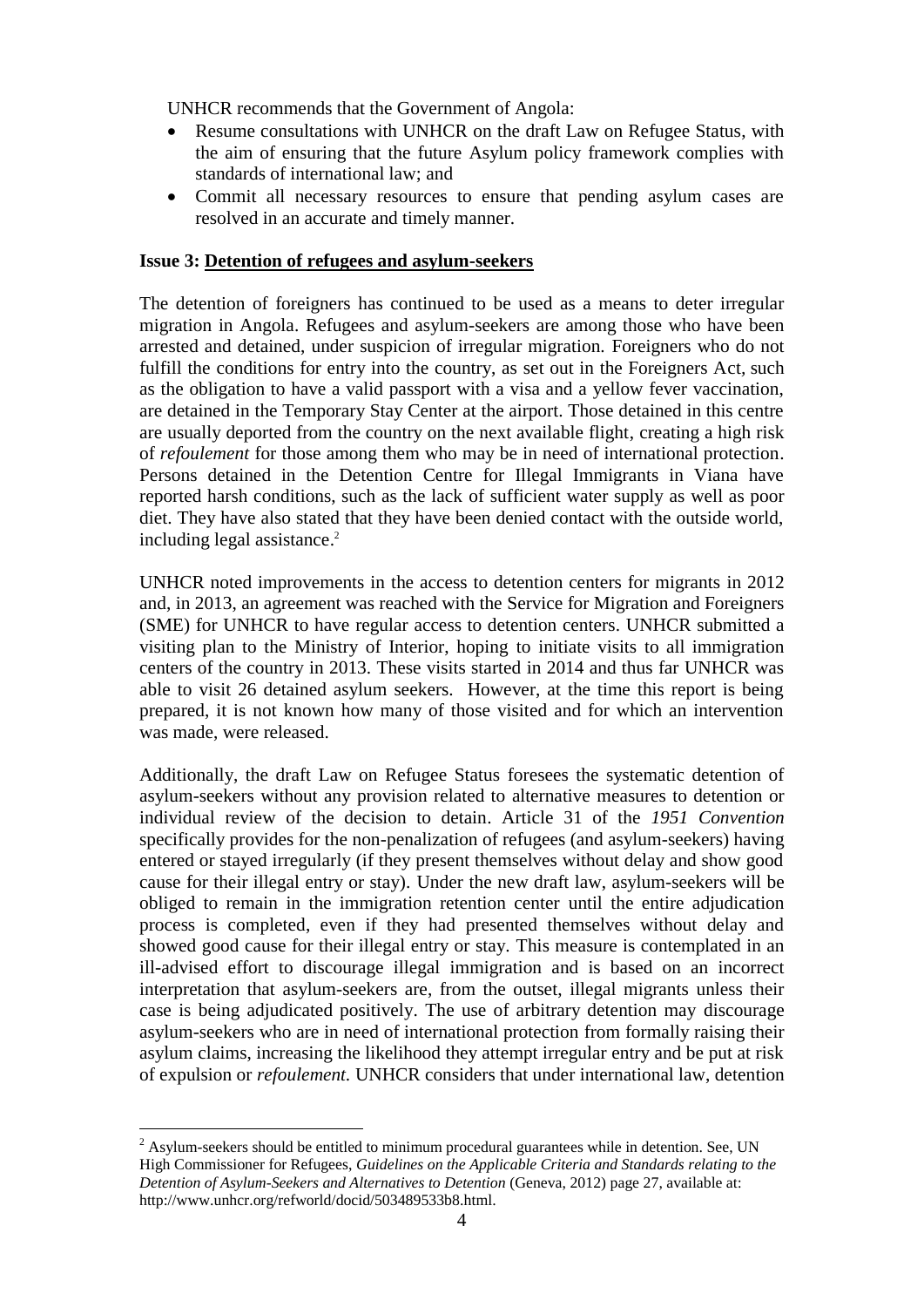that is imposed in order to deter future asylum-seekers, or to dissuade those who have commenced their claims from pursuing them, is inconsistent with international norms.

UNHCR notes that asylum-seekers will be allowed to leave the detention center if able to bring proof of self-sustainability, thus asylum-seekers are not authorized to work. The obligation to remain in the immigration retention center also applies to refugees, albeit only for those not considered as self-reliant.

### **Recommendations:**

UNHCR recommends that the Government of Angola:

- Reconsider restrictions on the freedom of movement for asylum-seekers and refugees, ensure the non-penalization of irregular entry or stay and utilize detention of asylum-seekers only as a measure of last resort; and
- Cooperate with UNHCR in developing alternatives to detention of asylumseekers and ensuring that, when necessary, detention is used for as short a period as possible. Despite Government concerns regarding abuse of the asylum system, the detention of asylum-seekers should only be used as a matter of last resort.

### **Issue 4: Access to identification documents**

A large number of asylum-seekers and many refugees living in Angola are still undocumented. This is particularly the case for those residing outside Luanda. Many police and immigration officers are unaware or suspicious of undocumented aliens, and asylum-seekers may face detention even if they present an attestation (*recibo*) of their pending asylum application with the SME. In addition, due to the poor quality of the documentation for refugees and asylum-seekers, they often experience difficulties to accessing public services and employment, hampering efforts for local integration and self-reliance. This is due, in part, to the fact that their poor quality has led to many cases of falsifications of refugee cards and asylum-seekers certificates Police have, in turn, employed a regular practice of arresting and detaining the concerned individual until the veracity of their documentation can be confirmed. This can create significant protection risks for asylum-seekers and refugees who may be reluctant to approach government authorities in fear of possible arrest and detention.

In 2012, the SME, with the support of UNHCR, initiated a nation-wide registration campaign for refugees and asylum-seekers. Full registration would have been instrumental in enhancing the protection of refugees and asylum-seekers in the country. However, due to technical problems, the registration efforts were suspended. As a result, data pertaining to asylum-seekers and refugees also remains incomplete in Angola.

#### **Recommendations:**

UNHCR recommends that the Government of Angola:

- Renew efforts to register asylum-seekers and refugees living in Luanda and in rural areas;
- Issue high quality identification documentation to asylum-seekers and refugees that includes improved security features;
- Sensitize police forces, immigration officials and other Government administrations to asylum-seeker and refugee documentation so as to facilitate their access to services; and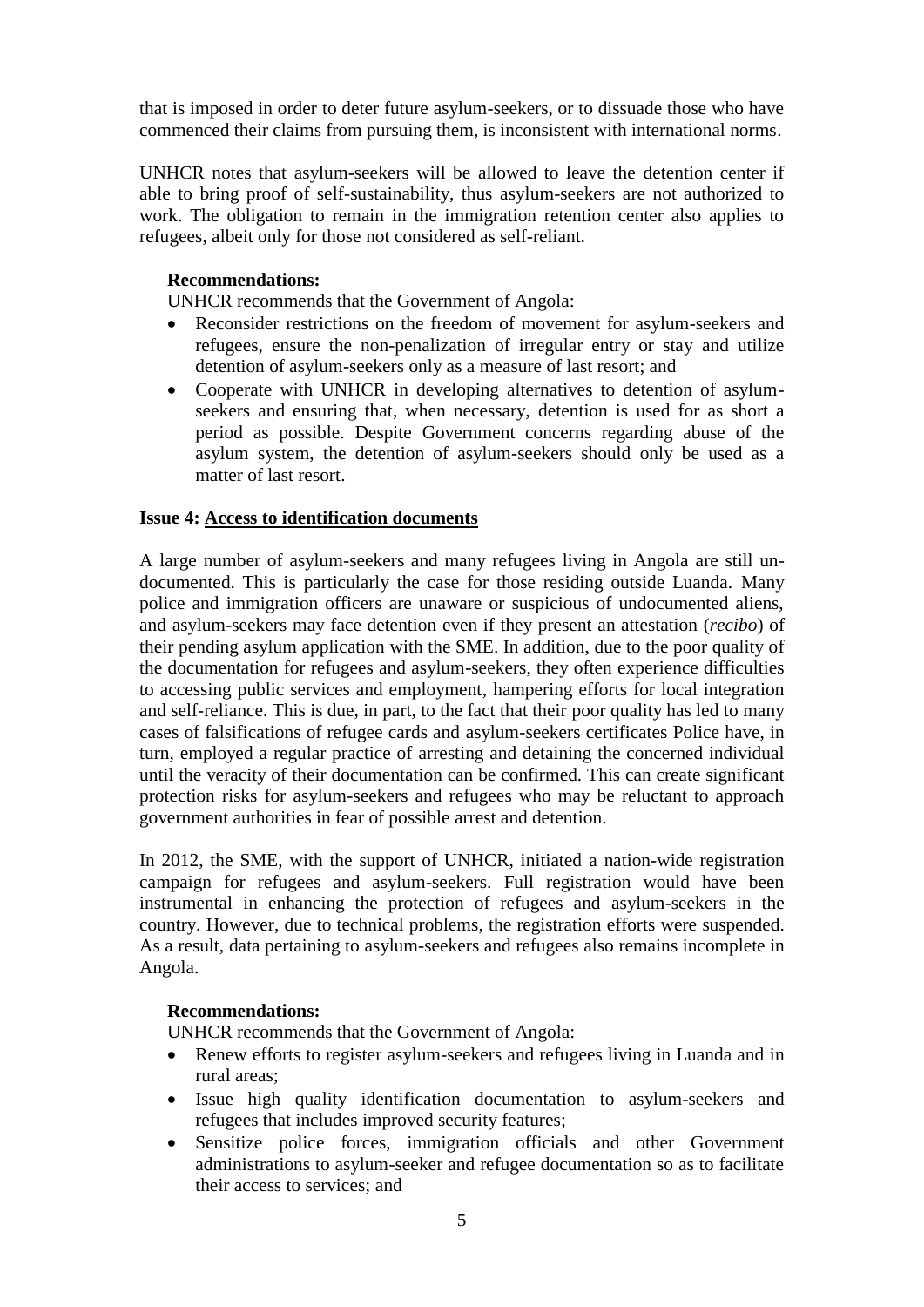End the practice of arresting and detaining individuals pending the verification of their documentation.

## **Issue 5: Access to birth registration and issuance of birth certificates**

UNHCR would like to express concerns that refugee and asylum-seekers have not been included in Presidential Decree 80/13 of September 5, 2013 in which late birth registration (over 5 years old) have become free of charge for Angolan nationals. Further, pursuant to an Administrative Instruction circulated by the Ministry of Justice (Circular de Execução Permanente) issued in May 2011, issuance of birth certificates to children born of foreigners – including refugee children – has been suspended until the approval of the new nationality law. As a result, a large number of refugee children and asylum-seekers have been unable to register their children and obtain birth registration documents, depriving them to access a wide range of rights.

Birth registration is fundamental to the protection of children. Failure to document a child's legal existence can prevent the effective enjoyment of a range of human rights, including access to education and health care. Due the lack of birth certificates (*cédulas*), refugee children in Angola often face problems enrolling in schools or receiving immunizations and medical attention. Furthermore, birth registration helps to prevent statelessness by establishing a legal record of where a child was born and who his or her parents are. As such, it serves as a key form of proof of the link between the child and the country of nationality of the parents and/or the country of birth, and therefore facilitates acquisition of proof of nationality for the child.

### **Recommendations:**

UNHCR recommends that the Government of Angola:

- Extend the free birth registration campaign to cover all persons in Angola, including refugees and asylum-seekers; and
- Take immediate measures to ensure that refugees and asylum-seekers are able to register their children, in spite of the Circular of May 2011.

#### **Issue 6: Accession to the Statelessness Conventions**

Accession by Angola to the *1954 Convention relating to the Status of Stateless Persons* and to the *1961 Convention on the Reduction of Statelessness* would establish a stronger framework to prevent and reduce statelessness and avoid the detrimental effects of statelessness on individuals and society by ensuring minimum standards of treatment for stateless persons.

The *1954 Convention relating to the Status of Stateless Persons* ensures minimum standards of treatment for stateless persons in respect to a number of fundamental rights. These include, but are not limited to, the right to education, employment, housing and public relief. Importantly, the 1954 Convention also guarantees stateless persons a right to identity and travel documents and to administrative assistance.

The *1961 Convention on the Reduction of Statelessness* establishes an international framework to ensure the right of every person to a nationality by establishing safeguards to prevent statelessness at birth and later in life. This treaty is therefore complementary to standards contained in other human rights treaties that address the right to a nationality. An increase in the number of State parties to the two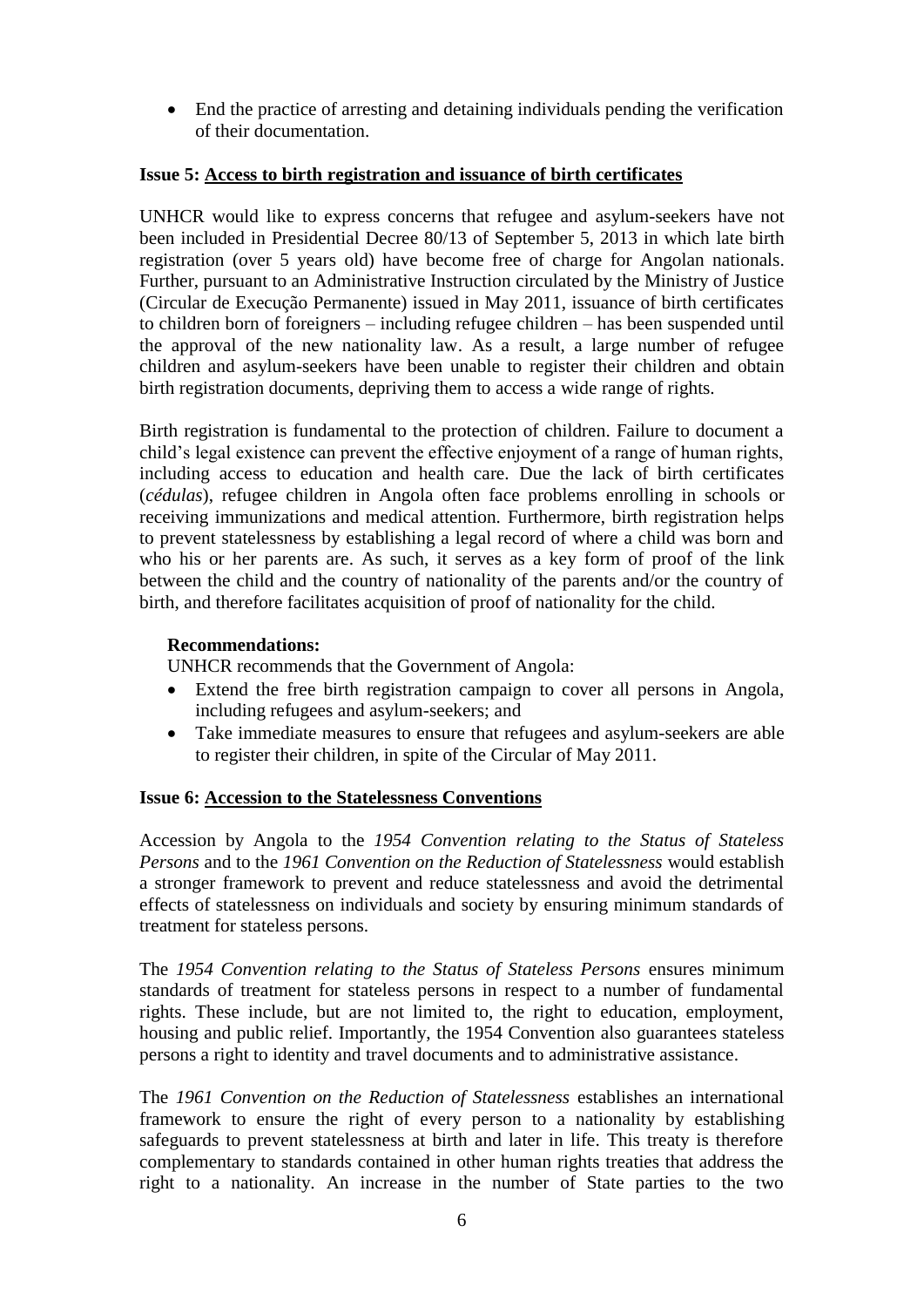Statelessness Conventions is essential to strengthening international efforts to prevent and reduce statelessness and ensuring full enjoyment of a number of these rights.

## **Recommendation:**

UNHCR recommends that the Government of Angola:

 Accede to the *1954 Convention relating to the Status of Stateless Persons* and the *1961 Convention on the Reduction of Statelessness*;

### **Issue 7: Accession to the Kampala Convention**

Angola has experienced the phenomenon of internal displacement as a result of the civil war that it has gone through in the past and natural disasters. The government has acceded to the *African Union Convention for the Protection and Assistance of Internally Displaced Persons in Africa* (Kampala Convention) on 14 June 2013. <sup>3</sup> The Kampala Convention is first continent-wide binding instrument specifically designed for the protection and assistance of internally displaced persons. It reaffirms that national authorities have the primary responsibility to provide protection and assistance to internally displaced people (IDPs).

### **Recommendation:**

UNHCR recommends that the Government of Angola:

 Take steps to implement the *African Union Convention for the Protection and Assistance of Internally Displaced Persons in Africa* ("Kampala Convention") by adopting relevant laws and policies aimed at ensuring the protection of IDPs.

**Human Rights Liaison Unit Division of International Protection UNHCR March 2014**

 $\overline{a}$ 

<sup>3</sup> See, African Union, *African Union Convention for the Protection and Assistance of Internally Displaced Persons in Africa ("Kampala Convention")*, 22 October 2009, available at: [http://www.unhcr.org/refworld/docid/4ae572d82.html.](http://www.unhcr.org/refworld/docid/4ae572d82.html)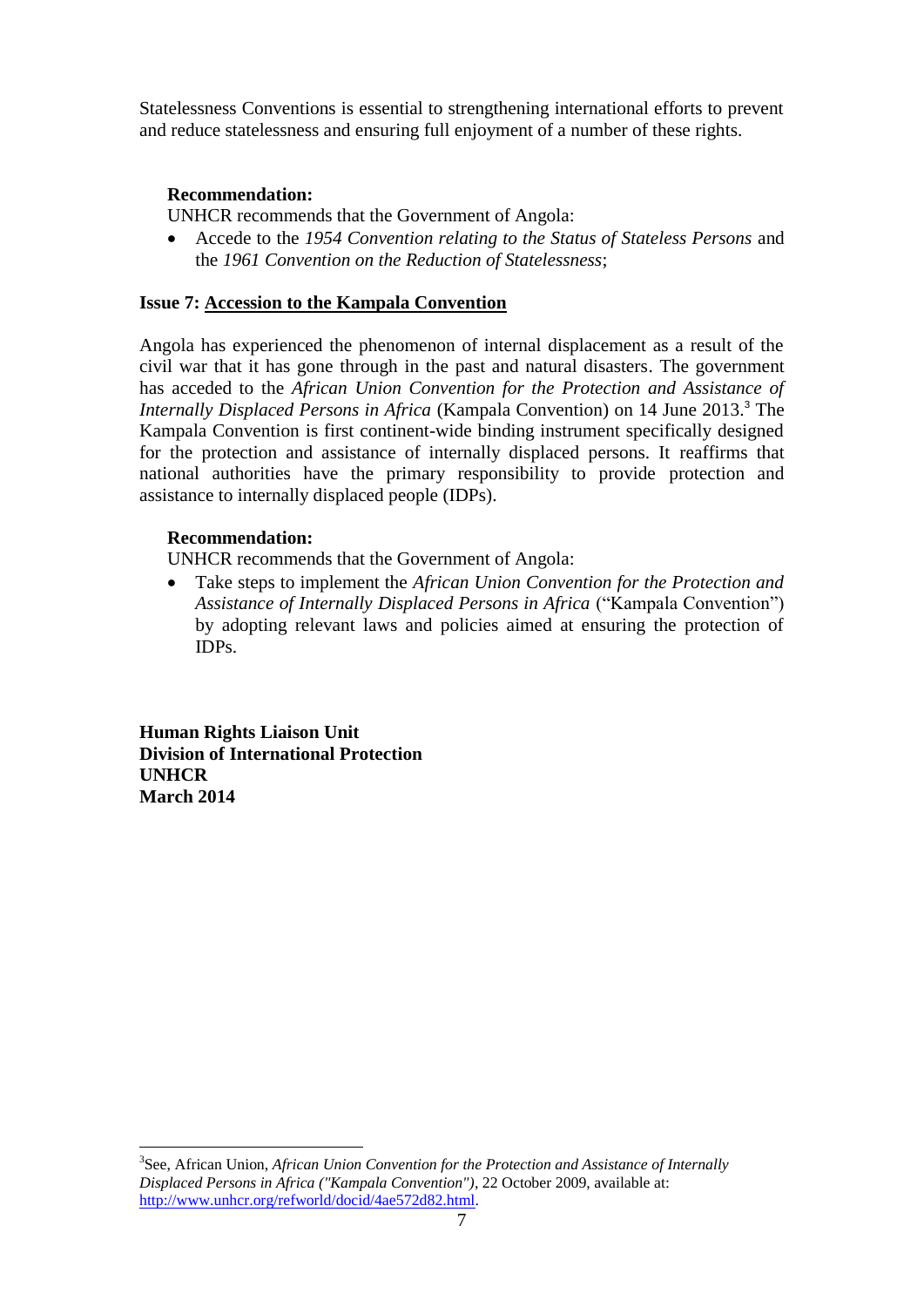# **ANNEX**

### **Excerpts of Concluding Observations and Recommendations from UN Treaty Bodies and Special Procedures Reports - Universal Periodic Review:**

#### **Angola**

We would like to bring your attention to the following excerpts from UN Treaty Monitoring Bodies' Concluding Observations and Recommendations relating to issues of interest and persons of concern to UNHCR with regards to Angola.

#### **Human Rights Committee**

CCPR/C/AGO/CO/1, 107<sup>th</sup> Session 29 April 2013

16. The Committee is concerned at reports of torture, ill-treatment and human rights abuses, including sexual violence by police and security forces, on undocumented Congolese migrants during their expulsion from the State party. The Committee is also concerned at reports that such human rights violations have not been effectively investigated and that those responsible were not punished, and victims were not compensated. The Committee is further concerned at reports that undocumented migrants may be subjected to detention without recourse to a court to pronounce on its legality. Moreover, the Committee is concerned at the fact that the State party has stopped its registration procedure for asylum seekers who may therefore be under threat of refoulement (art. 7, 9 and 13).

**The State party should take all appropriate measures to guarantee that undocumented migrants are not subjected to ill-treatment and human rights abuses by police or security forces, including during their deportation. In the case of Congolese migrants expelled from the State party between 2003-2011, the State party should thoroughly investigate all cases of human rights abuses, including on cases of sexual violence, prosecute and, if convicted, punish those responsible with appropriate sanctions, as well as provide adequate compensation to victims. The State party should further ensure that undocumented migrants are protected against refoulement and if detained are entitled to bring proceedings before a court that will decide on the lawfulness of their detention. Moreover, the State party should re-establish its asylum procedures and proceed with the registration of asylum seekers.** 

17. The Committee is concerned that the State party remains a country of origin, transit and destination for trafficking in persons, in particular women and girls for sexual exploitation. The Committee is also concerned at the lack of specific legislation prohibiting trafficking in persons, the absence of statistical data on trafficking in persons in the State party, as well as the absence of concrete results of initiatives taken by the State party to combat trafficking, such as the Child Protection Networks (arts. 8 and 24).

**The State party should strengthen its efforts to effectively combat trafficking in persons, in particular of women and girls. In the context of its legislative reform, the State party should include the prohibition of trafficking as a specific offence in its legislation and conduct training of all law officials as well as social workers.**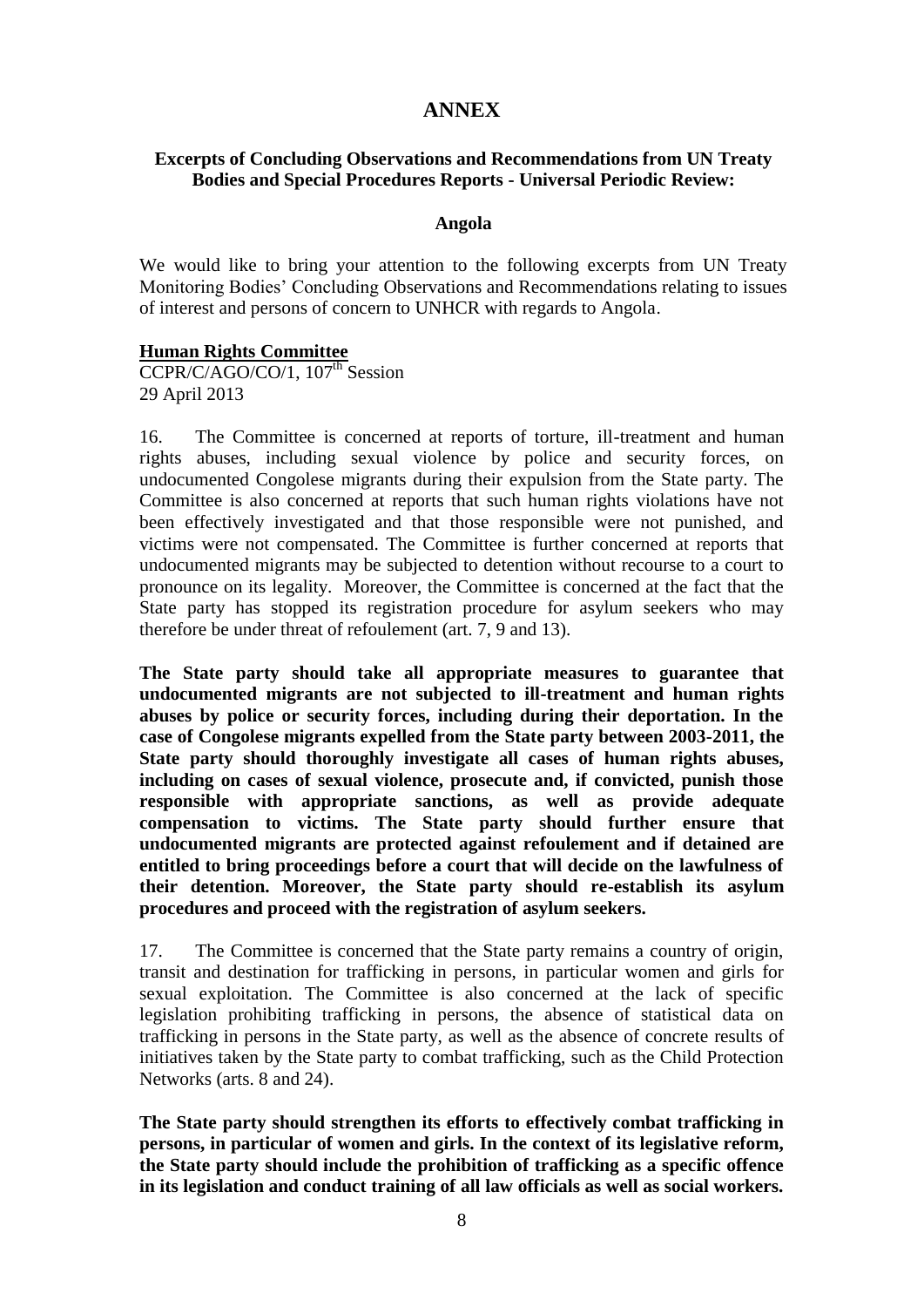**The State party should also investigate cases of trafficking, prosecute, and if convicted, punish those responsible, as well as provide compensation and protection to victims. The State party should further reinforce its cooperation with neighbouring countries and consider adopting a National Action Plan to combat trafficking.** 

19. While noting efforts implemented by the State Party to reduce overcrowding and improve conditions of detention, the Committee remains concerned at the inadequate conditions of detention and the limited use of alternatives to detentions, such as bail or release on parole. The Committee is further concerned that in some prisons, separation of minors from adults is not always guaranteed. Moreover, the Committee regrets the lack of information on mechanisms set up in prison facilities to receive and address complaints lodged by detainees (art. 10).

**The State party should continue to strengthen its efforts to improve detention conditions. In particular, it should take measures to reduce the high percentage of overcrowding, including by using alternatives to detention. It should also ensure that the principle of separation of minors and adults is guaranteed in detention facilities. It should further facilitate complaints by detainees regarding detention conditions or ill-treatment and take appropriate measures to investigate and sanction those responsible.** 

23. While noting the explanations provided by the State party, the Committee is concerned at reports that only 31 per cent of children under age 5 are registered, and that an estimated number of over two million children aged between 0 to 4 are not registered. The Committee is also concerned at information that less than 1 per cent of parents are aware of procedures to properly register their children. The Committee further notes with concern information by the State party that a great number of adults are not registered as a result of successive wars in the State party (art. 24).

**The State party should finalize the adoption of the new decree on free birth registration for all children and adults, and improve its official system of birth registration. It should also conduct awareness-raising campaigns on birth registration procedures within communities, in particular in rural areas.**

**Committee on the Elimination of Discrimination against Women**

CEDAW/C/AGO/CO/6, 54<sup>th</sup> Session 27 March 2013

17. The Committee expresses its deep concern at the persistence of adverse cultural norms, practices and traditions as well as patriarchal attitudes and deep-rooted stereotypes regarding the roles and responsibilities of women and men in the family and society. It notes that stereotypes contribute to the persistence of violence against women as well as harmful practices, including early marriage, polygamy, female genital mutilation, levirate, and acts of violence against women of the San Community and against children or old women considered to be witches. The Committee expresses its deep concern that the State party has not taken sufficient sustained and systematic action to eliminate stereotypes and negative cultural values and harmful practices.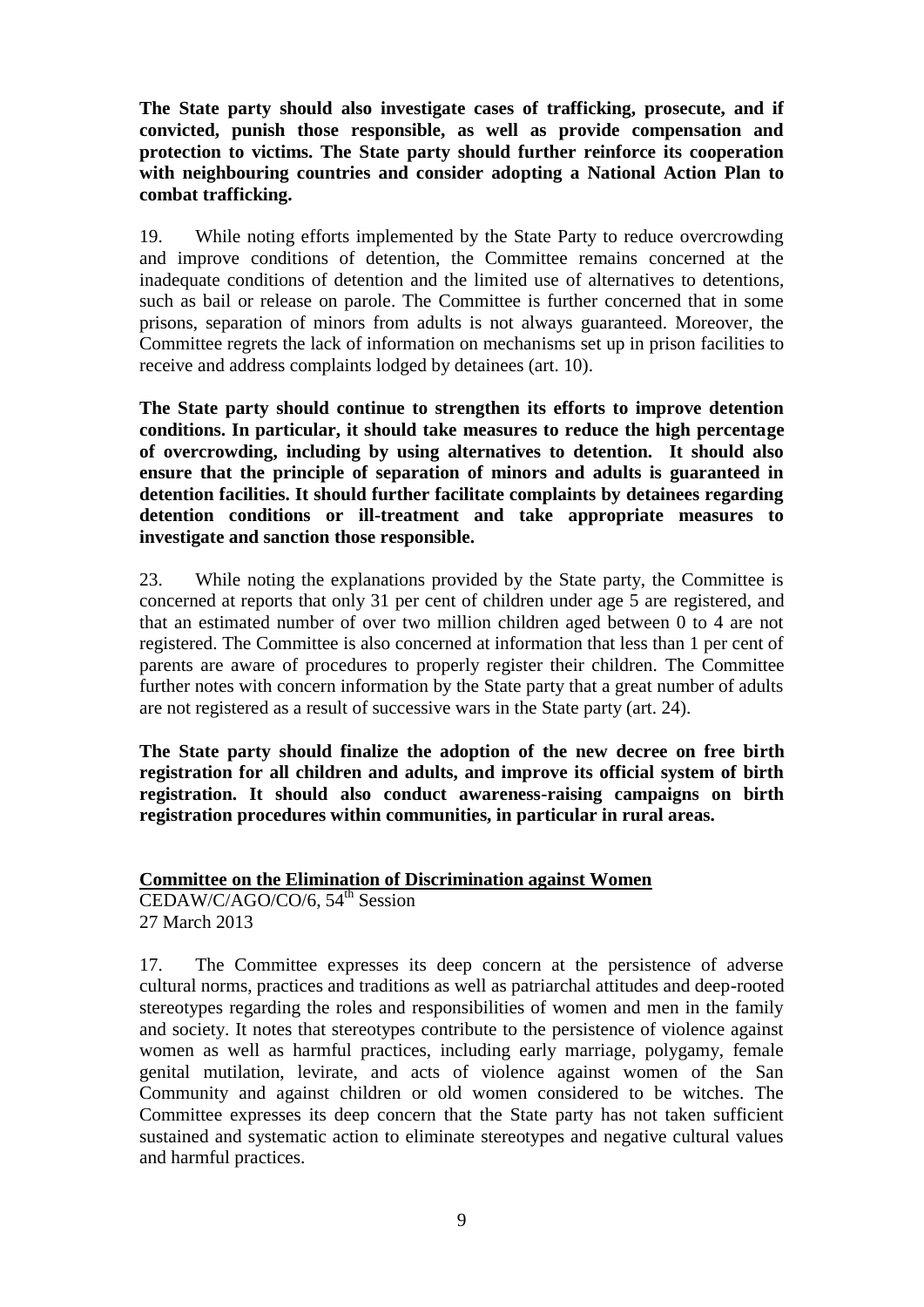**18. Recalling that combating negative gender stereotypes is one of the most important requirements for social advancement, the Committee urges the State party to:**

**(a) Put in place, without delay, a comprehensive strategy, in conformity with articles 2(f) and 5(a) of the Convention, to eliminate stereotypes and harmful practices that discriminate against women, such as early marriage, polygamy, female genital mutilation, levirate, and acts of violence against women of the San Community and against children or old women considered to be witches. Such measures should include concerted efforts, within a clear timeframe, in collaboration with civil society, the school system, the media and traditional leaders, to educate and raise awareness about negative gender stereotypes, targeting women and girls as well as men and boys at all levels of society;** 

**(b) Adopt legal provisions prohibiting polygamy, early marriages, female genital mutilation and levirate, and include adequate sanctions for violations of these provisions.**

21. While noting the programme to facilitate the reintegration of children exploited in prostitution and the rehabilitation programme for women sex workers, the Committee remains concerned about reports that the State party is a source and destination country for human beings trafficked for purposes of sexual exploitation and forced labour. The Committee is also concerned about the absence of a comprehensive law and strategy aimed at combating trafficking in human beings. It is further concerned that prostitution continues to thrive, owing to the poverty of women and girls.

**22. The Committee recommends that the State party:**

**(a) Carry out a study to investigate the scope, extent and root causes of trafficking in human beings and forced prostitution, particularly of women and girls, including through the collection and analysis of data on trafficking and exploitation of women in prostitution;**

**(b) Adopt a law aimed at combating trafficking in human beings and amendments to the Penal Code and ensure that they fully comply with article 6 of the Convention and strengthen mechanisms for the investigation, prosecution and punishment of trafficking offenders;**

**(c) Increase international, regional and bilateral cooperation with countries of origin, transit and destination to prevent trafficking through information exchange and to harmonize legal procedures aimed at the prosecution and punishment of traffickers;** 

**(d) Address the root causes of prostitution of women and girls, including poverty, in order to eliminate their vulnerability to sexual exploitation and trafficking, and strengthen efforts for the rehabilitation and social reintegration of victims;** 

**(e) Ratify the United Nations Convention against Transnational Organized Crime and the Protocol thereto to prevent, suppress and punish trafficking in persons, especially women and children, as well as the African Union Convention for the Protection and Assistance of Internally Displaced Persons in Africa (Kampala Convention).**

25. The Committee is concerned about the high number of women without national identity cards, which may prevent them from exercising their rights and gaining access to loans.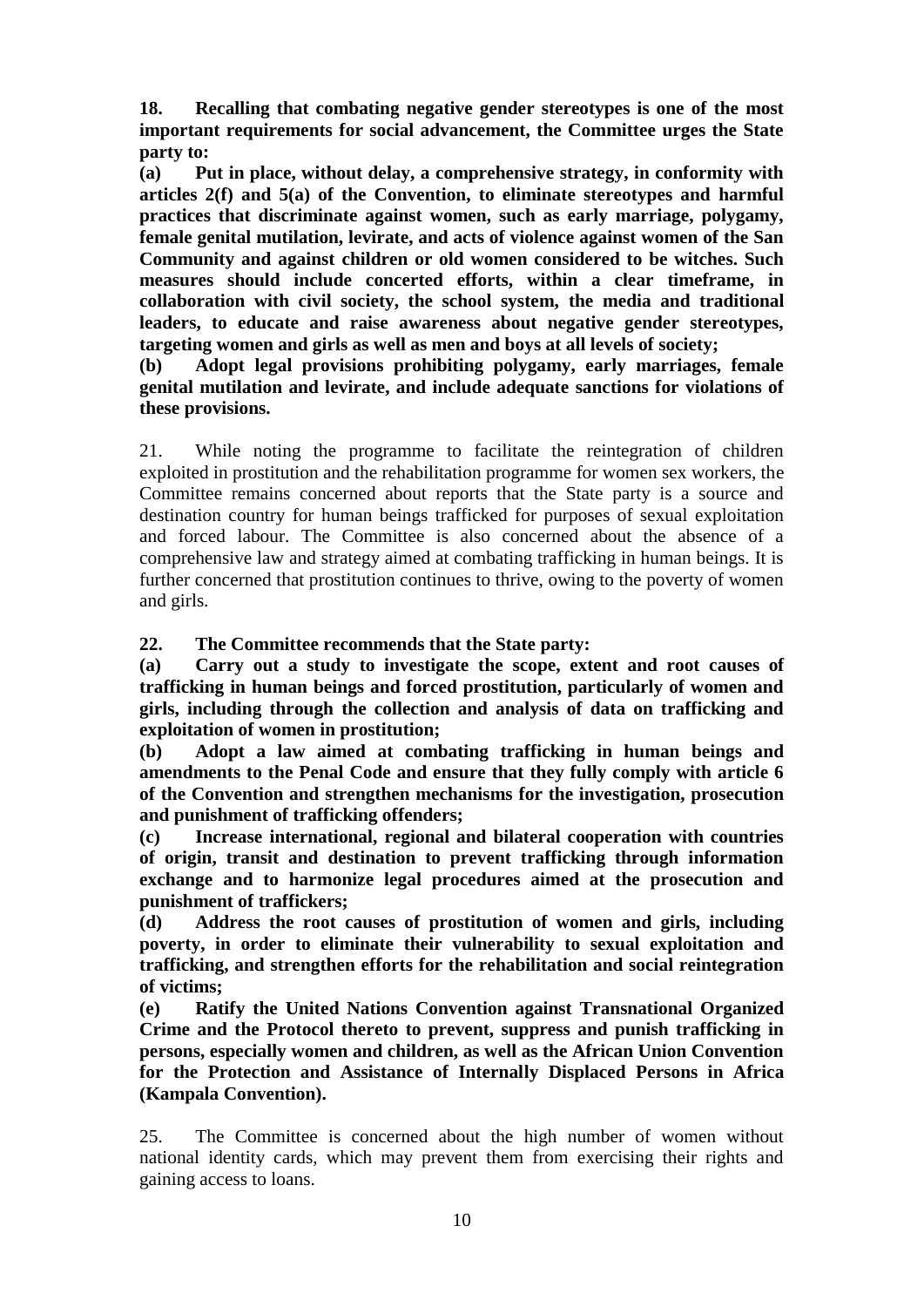**26. The Committee recommends that the State party ensure that all women receive national identity cards.**

**45. The Committee notes that the adherence of the State party to the nine major international human rights instruments\* would enhance the enjoyment by women of their human rights and fundamental freedoms in all aspects of life. The Committee therefore encourages Angola to consider ratifying the treaties to which it is not yet a party, i.e., the International Convention on the Elimination of All Forms of Racial Discrimination, the Convention against Torture and Other Cruel, Inhuman or Degrading Treatment or Punishment, the International Convention on the Protection of the Rights of All Migrant Workers and Members of Their Families, the Convention on the Rights of Persons with Disabilities and the International Convention for the Protection of All Persons from Enforced Disappearance.**

**47. The Committee recommends that the State party avail itself of international cooperation, including technical assistance, to develop a comprehensive programme aimed at the implementation of the above recommendations as well as the Convention as a whole. The Committee also calls upon the State party to further strengthen its cooperation with specialized agencies and programmes of the United Nations system. The Committee recommends, in particular, that the State party strengthen its cooperation with the Office of the United Nations High Commissioner for Human Rights (OHCHR) in the State party through, for instance, the re-opening of an OHCHR country office and the signing of a comprehensive agreement aimed at human rights promotion and protection.**

# **Committee on the Rights of the Child**

 $CRC/C/AGO/CO/2-4$ ,  $55<sup>th</sup>$  Session 19 October 2010

30. The Committee notes that both the Constitution and the Family Code make reference to the principle that "children deserve special attention inside the family…" and that "…in cooperation with the Government, it is incumbent on the family to provide them with greater protection." However, the Committee is concerned that the principle of the best interests of the child is not well understood in the family or by State authorities, and that it is not consistently applied in practice.

**31. The Committee recommends that the State party continue and strengthen its efforts to ensure that the general principle of the best interests of the child is appropriately integrated in all legal provisions as well as in judicial and administrative decisions and in laws, projects and programmes that have an impact on children.**

34. The Committee notes with interest that legislation establishes free birth registration for children up to five years of age as well as free identification cards for children up to 11 years of age and that children are admitted to school even if they do not have a birth certificate. However, the Committee remains concerned that there has been no substantial progress on birth registration since 2002 and that a lack of human and financial resources severely constrains the implementation of universal birth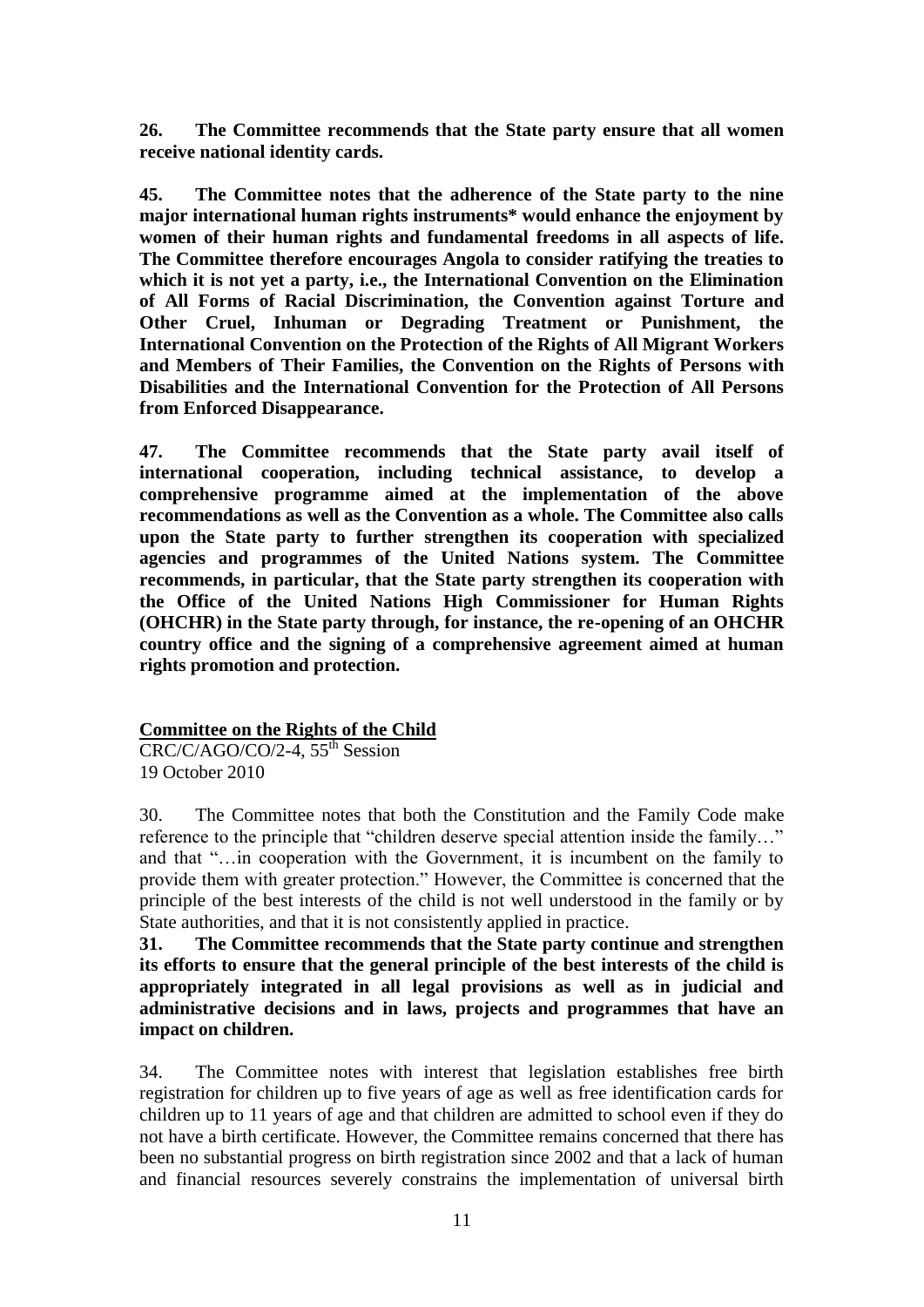registration. The Committee is also concerned that no guarantees exist for registration of children above the age of five.

**35. The Committee recommends that the State party take all necessary measures to ensure that all children are registered at birth. In particular, the State party should ensure the provision of adequate human and financial resources for entities that are responsible for this task. The Committee also urges the State party to make sure that guarantees exist to ensure retroactive registration of children above the age of five who have not yet been registered and that registration is carried out by services which are easily accessible by parents.**

63. The Committee notes with concern reports of deportation carried out by the State party of more than 30.000 children, amongst whom, according to information, were unaccompanied children, including children below the age of five, some of which were reportedly suffering from malnutrition. The Committee is concerned that returning children, who had fled to other countries during the war, and refugee children born in Angola may have difficulties having their births registered.

**64. The Committee recommends that the State party conduct inquiries into allegations regarding deported children and prosecute perpetrators of abuses against these children. The Committee urges the State party to enter into bilateral agreements with States involved in these deportations in order to organize repatriation in conformity with international law. The Committee further recommends that the State party make sure that all children in Angola, including Angolan children born abroad, are registered and have full access to institutions and services.**

69. The Committee notes with interest that Networks for the Protection of Children's Rights and the Prevention of Trafficking are being created, strengthened and expanded within the country. The Committee regrets the absence of information about how the networks cooperate with the Violence against Women and Children Unit in the National Criminal Investigation Division and the National Strategy to Prevent and Mitigate Violence against Children. The Committee notes that the State party has taken measures to prevent child trafficking, including through strengthening controls at airports and borders where many aliens are found, and requiring an INAC document to certify the legality of a child's departure. Nevertheless, the Committee is concerned that human trafficking, including of children, has increasingly become a problem in the State party and that there are reports of children being taken across the border and used for transportation of goods and prostitution. The Committee is further concerned that the legal definitions of these crimes and their sanctions are unclear, so that often perpetrators are not prosecuted**.**

**70. The Committee recommends that the State party explicitly define sale, trafficking and abduction in legislation and provide clear sanctions that ensure the prosecution of perpetrators and that it develop measures, programmes and policies to protect children from sale, trafficking and abduction and to rehabilitate and reintegrate victims of such practices.**

# **Committee on Economic, Social and Cultural Rights**   $E/C.12/AGO/CO/3$ ,  $41<sup>st</sup> Session$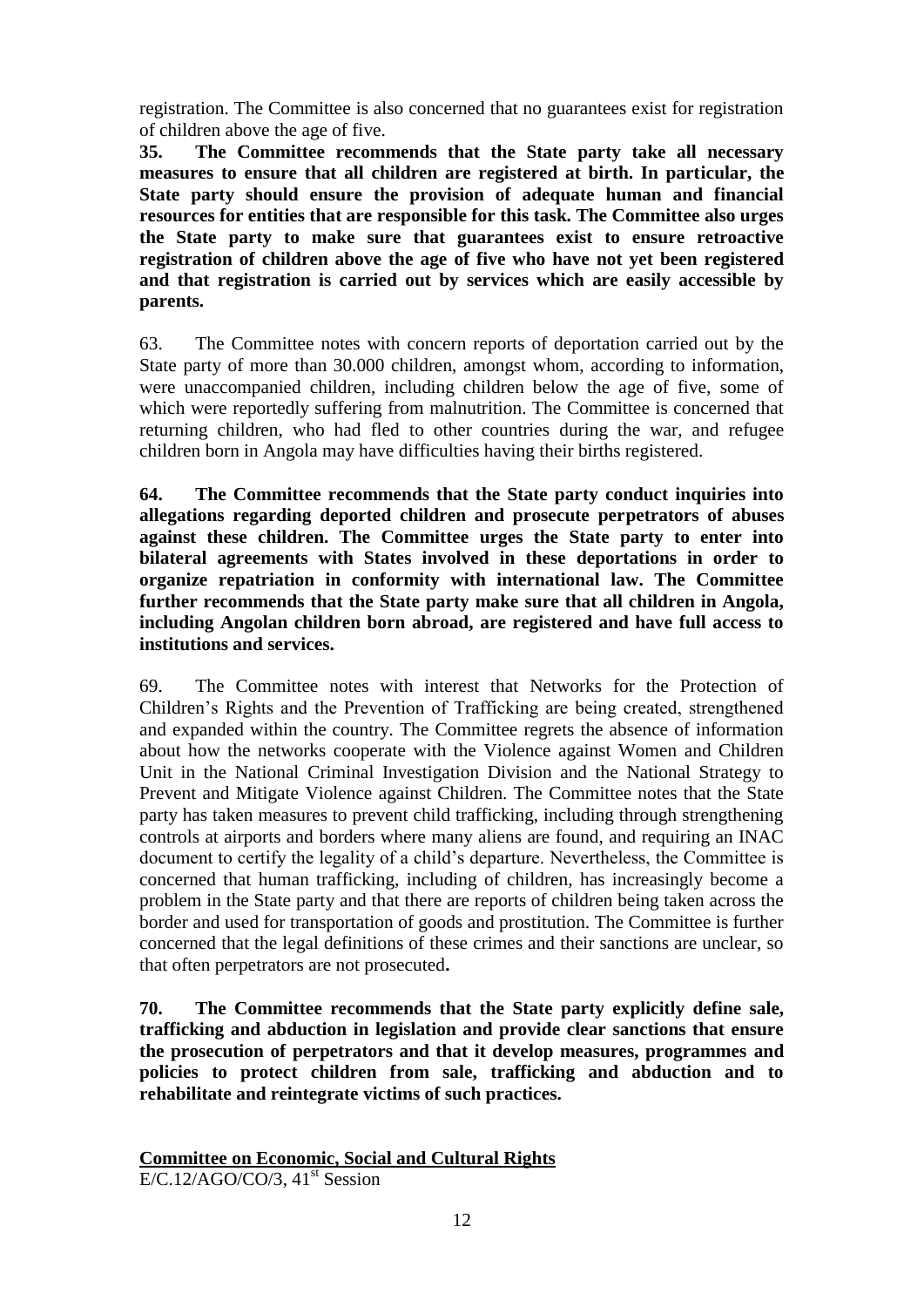# 1 December 2008

3. The Committee notes with appreciation the ratification by the State party of the United Nations Convention against Corruption and the African Union Convention on Preventing and Combating Corruption, in 2006.

6. The Committee takes note of the programmes carried out by the State party to reintegrate Internally Displaced Persons (IDPs) affected by the armed conflict, such as the programme for reintegrating displaced persons and the Angolan Refugee Repatriation Programme.

8. The Committee notes with concern that the last census in the State party was carried out in 1972 and that, despite the existence of the National Statistics Institute and the Survey on Core Welfare Indicators carried out, the State party did not provide updated disaggregated statistical data in the report, which would have contributed to the adoption of more relevant decisions in the field of domestic social, economic and cultural policies enabling the Committee to better assess the implementation of the Covenant.

**The Committee recommends that when carrying out its next census in 2009, the State party adopt rights-based indicators and benchmarks to monitor the progressive realization of the rights recognized in the Covenant and that to this end establish a data collection, and provide in its second periodic report updated statistical data on the enjoyment of economic, social and cultural rights, disaggregated by gender, age, rural/urban population and by refugee/IDPs, HIV/AIDS and disability status.**

15. The Committee is concerned about the discrimination against women, migrants, IDPs, poor people, disabled people and persons affected with HIV/AIDS who suffer from inadequate access to basic education, adequate housing, and health services.

**The Committee urges the State party to take all appropriate and effective measures, including the adoption of a global policy, to combat and eliminate discrimination against women, migrants, IDPs, poor people, disabled people, persons affected with HIV/AIDS.**

27. While noting the facilities provided for the return of persons who were internally displaced by the armed conflicts (IDPs), the Committee notes with concern that the State party has not taken sufficient and efficient measures to assist those who have not returnedyet, and that IDPs are among the poorest groups in the State party.

**The Committee recommends that the State party provide adequate assistance, including financial, for the resettlement of internally displaced persons and for their reintegration into society, and ensure that those IDPs who have not been resettled or returned to their homes have adequate access to housing and employment in places of new settlements.**

34. The Committee notes with concern that the State party has not sufficiently extended the coverage of the civil registration facilities, in particular with respect to